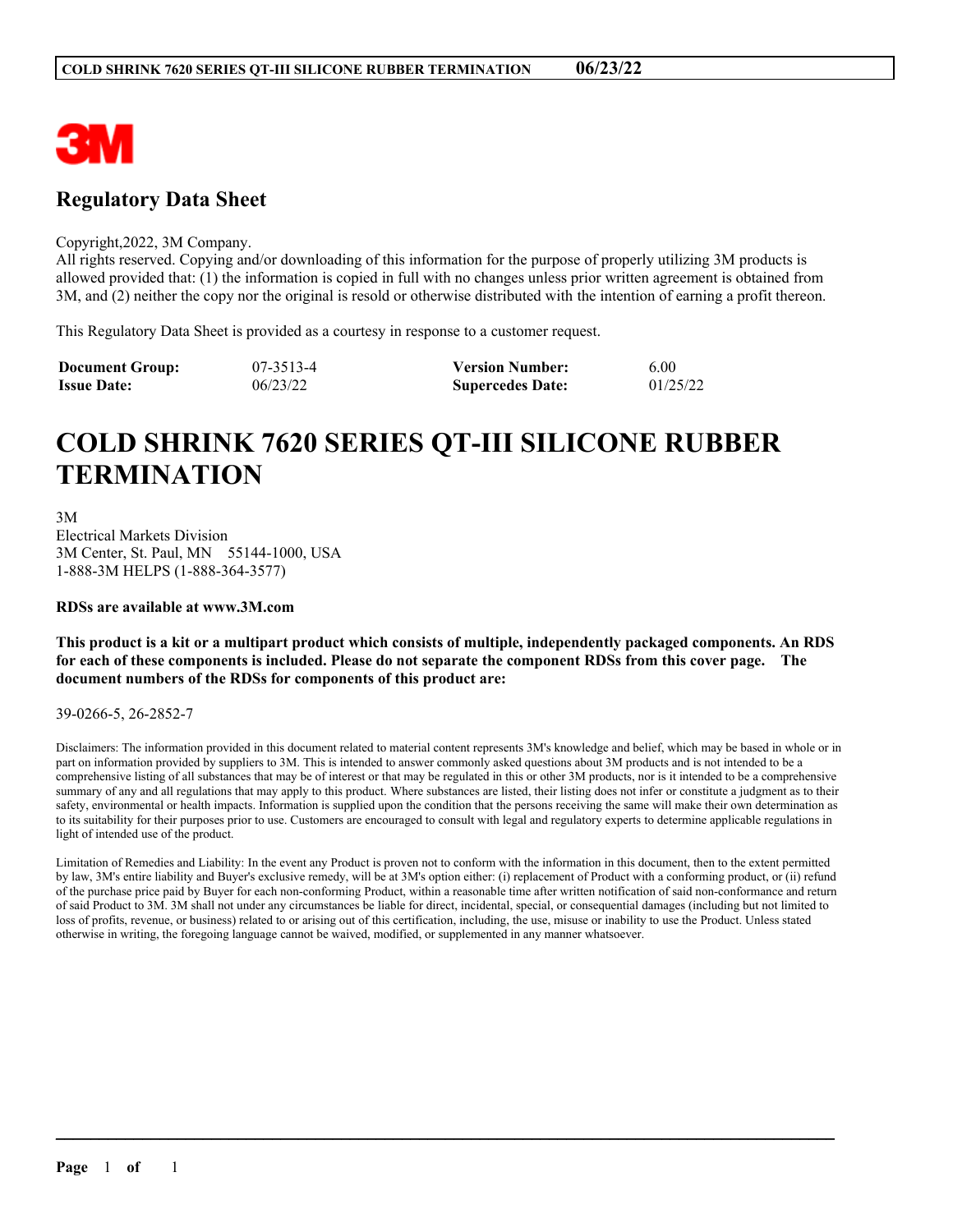

# **Regulatory Data Sheet**

#### Copyright,2022, 3M Company.

All rights reserved. Copying and/or downloading of this information for the purpose of properly utilizing 3M products is allowed provided that: (1) the information is copied in full with no changes unless prior written agreement is obtained from 3M, and (2) neither the copy nor the original is resold or otherwise distributed with the intention of earning a profit thereon.

This Regulatory Data Sheet is provided as a courtesy in response to a customer request.

| <b>Document Group:</b> | 26-2852-7 | <b>Version Number:</b>  | 13.00    |
|------------------------|-----------|-------------------------|----------|
| <b>Issue Date:</b>     | 06/21/22  | <b>Supercedes Date:</b> | 01/19/22 |

# **3M™ Cable Preparation Kit CC-2 (Can)**

3M Electrical Markets Division 3M Center, St. Paul, MN 55144-1000, USA 1-888-3M HELPS (1-888-364-3577)

#### **RDSs are available at www.3M.com**

## **Regulations and Industry Standards**

#### **California Proposition 65**

This product is an industrial product manufactured outside of California. It has not been assessed for consumer sale or use. Contact the manufacturer if more information is needed for your use.

#### **Conflict Minerals**

Conflict Minerals, which the U.S. Securities and Exchange Commission ("SEC") has defined as gold, columbite-tantalite (coltan), cassiterite, wolframite, or their derivatives (tin, tantalum, or tungsten), are not contained in or are not "necessary to the functionality or necessary to the production" of the above-listed product, as the term "necessary to the functionality or the production" is defined under the SEC's Conflict Minerals Rule. 77 Fed. Reg. 56274 (Sept. 12, 2012).

#### **EU REACH**

This product, including any article that the product is composed of, does not contain at greater than 0.1% by weight a Substance of Very High Concern (SVHC) substance identified according to Article 59 of REACH. This declaration reflects the substances on the candidate SVHC list, effective June 2022.

#### **EU RoHS**

This product does not exceed the maximum concentration values (MCVs) set under EU Directive 2011/65/EU (RoHS recast/RoHS 2), as stated in Annex II to that directive. This means that each of the homogenous materials within this product does not exceed the following MCVs: (a) 0.1% (by weight) for lead, mercury, hexavalent chromium, polybrominated biphenyls or polybrominated diphenyl ethers; and (b) 0.01% (by weight) for cadmium.

#### **EU RoHS Phthalates**

This product does not exceed the maximum concentration values (MCVs) for phthalates set under EU Directive 2011/65/EU (RoHS recast/RoHS 2), as amended by EU 2015/863, which applies to finished EEE after July 22, 2019 for Category 1-7, 10- 11 products and after July 22, 2021 for Category 8 and 9 products. This means that each of the homogeneous materials within this product does not exceed the MCV of 0.1% (by weight) for each of the following phthalates: DEHP, BBP, DBP, and DIBP.

\_\_\_\_\_\_\_\_\_\_\_\_\_\_\_\_\_\_\_\_\_\_\_\_\_\_\_\_\_\_\_\_\_\_\_\_\_\_\_\_\_\_\_\_\_\_\_\_\_\_\_\_\_\_\_\_\_\_\_\_\_\_\_\_\_\_\_\_\_\_\_\_\_\_\_\_\_\_\_\_\_\_\_\_\_\_\_\_\_\_

#### **TSCA Section 6**

This product is not known to contain 2,4,6-Tri-tert-butylphenol (CAS 732-26-3).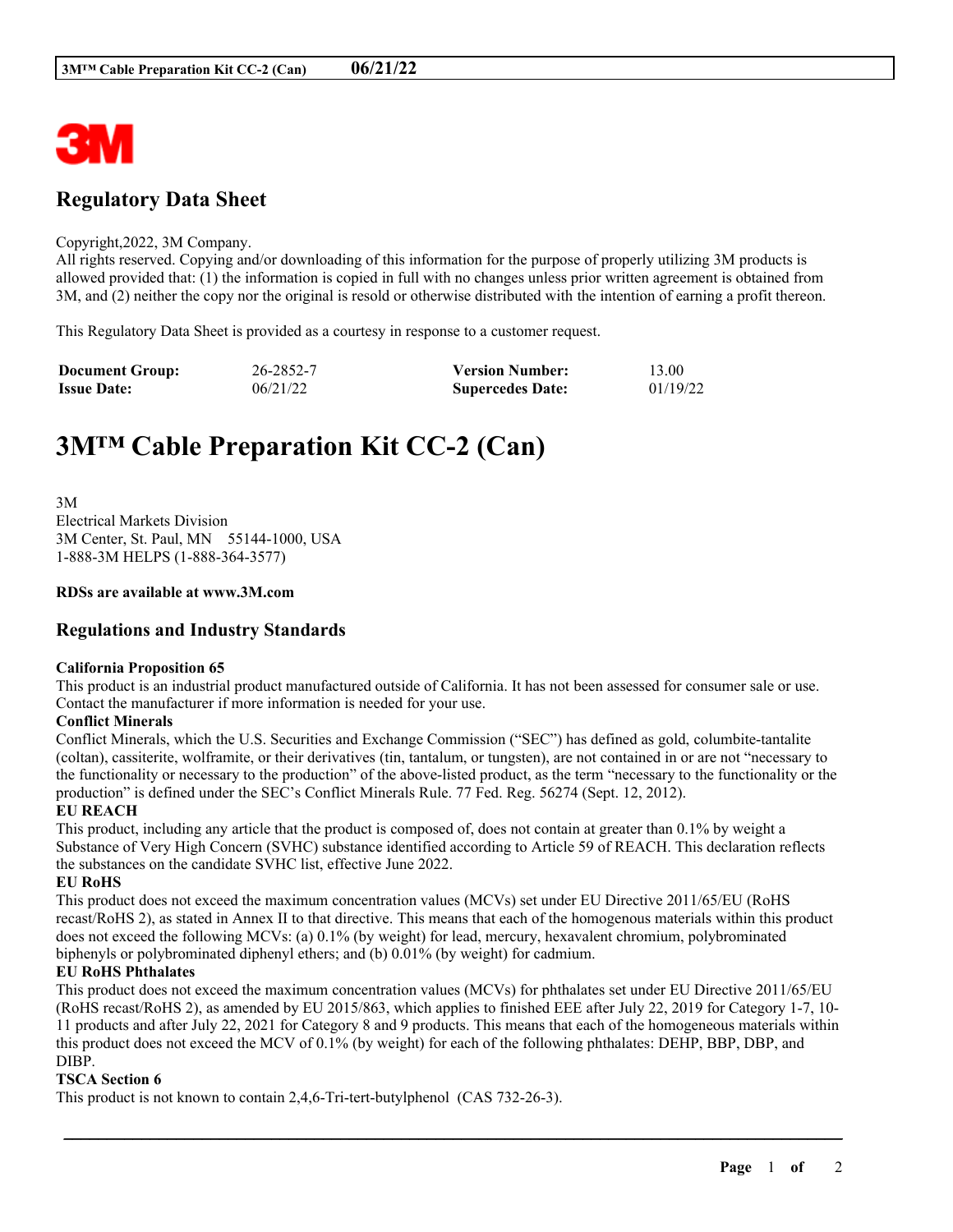### **TSCA Section 6**

This product is not known to contain Decabromodiphenyl Ether (Deca-BDE) (CAS 1163-19-5).

**TSCA Section 6**

This product is not known to contain Hexachlorobutadiene (HCBD) (CAS 87-68-3).

**TSCA Section 6**

This product is not known to contain Pentachlorothiophenol (PCTP) (CAS 133-49-3).

**TSCA Section 6**

This product is not known to contain Phenol, isopropylated phosphate (3:1) (PIP (3:1)) (CAS 68937-41-7).

Disclaimers: The information provided in this document related to material content represents 3M's knowledge and belief, which may be based in whole or in part on information provided by suppliers to 3M. This is intended to answer commonly asked questions about 3M products and is not intended to be a comprehensive listing of all substances that may be of interest or that may be regulated in this or other 3M products, nor is it intended to be a comprehensive summary of any and all regulations that may apply to this product. Where substances are listed, their listing does not infer or constitute a judgment as to their safety, environmental or health impacts. Information is supplied upon the condition that the persons receiving the same will make their own determination as to its suitability for their purposes prior to use. Customers are encouraged to consult with legal and regulatory experts to determine applicable regulations in light of intended use of the product.

Limitation of Remedies and Liability: In the event any Product is proven not to conform with the information in this document, then to the extent permitted by law, 3M's entire liability and Buyer's exclusive remedy, will be at 3M's option either: (i) replacement of Product with a conforming product, or (ii) refund of the purchase price paid by Buyer for each non-conforming Product, within a reasonable time after written notification of said non-conformance and return of said Product to 3M. 3M shall not under any circumstances be liable for direct, incidental, special, or consequential damages (including but not limited to loss of profits, revenue, or business) related to or arising out of this certification, including, the use, misuse or inability to use the Product. Unless stated otherwise in writing, the foregoing language cannot be waived, modified, or supplemented in any manner whatsoever.

\_\_\_\_\_\_\_\_\_\_\_\_\_\_\_\_\_\_\_\_\_\_\_\_\_\_\_\_\_\_\_\_\_\_\_\_\_\_\_\_\_\_\_\_\_\_\_\_\_\_\_\_\_\_\_\_\_\_\_\_\_\_\_\_\_\_\_\_\_\_\_\_\_\_\_\_\_\_\_\_\_\_\_\_\_\_\_\_\_\_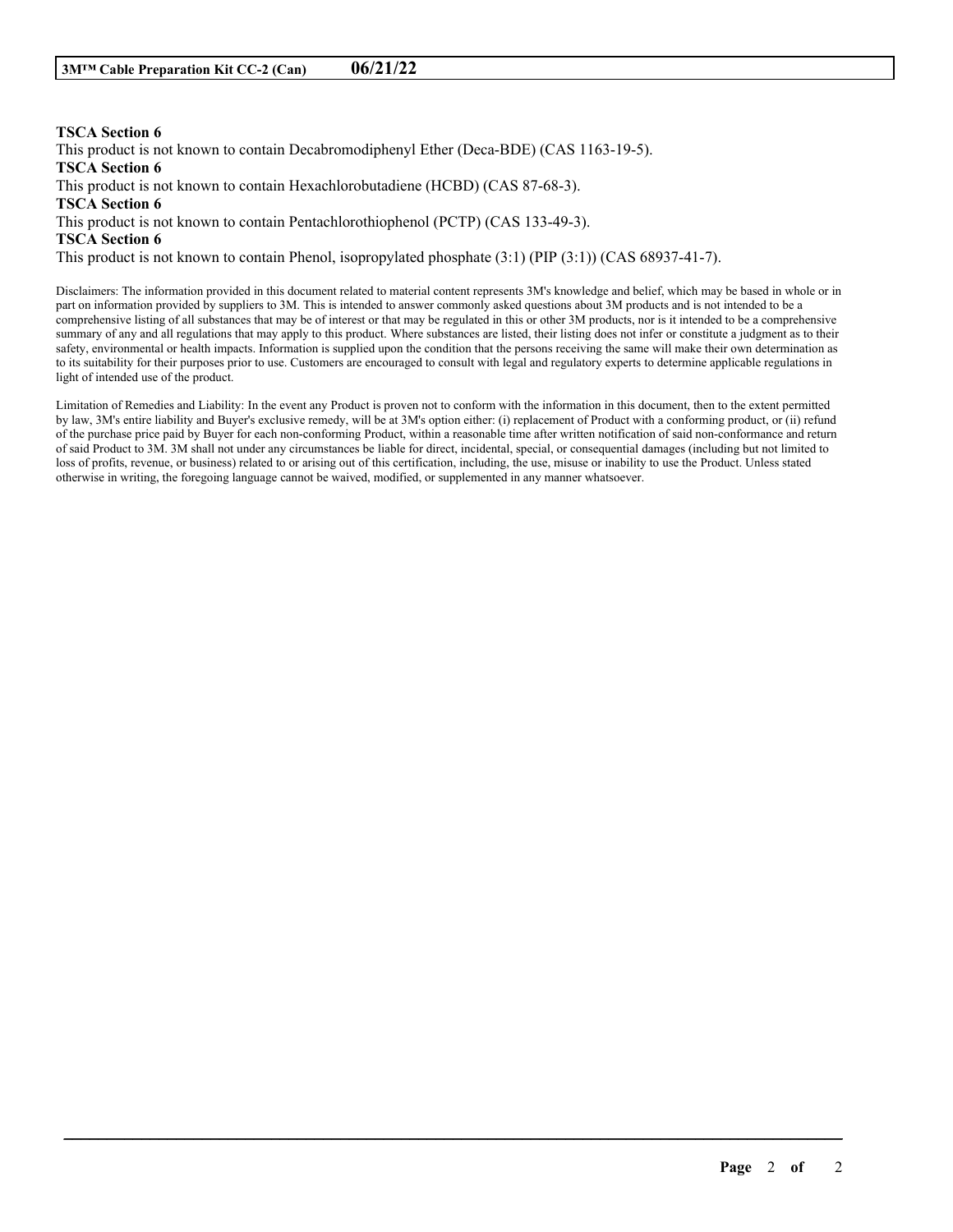

# **Regulatory Data Sheet**

#### Copyright,2022, 3M Company.

All rights reserved. Copying and/or downloading of this information for the purpose of properly utilizing 3M products is allowed provided that: (1) the information is copied in full with no changes unless prior written agreement is obtained from 3M, and (2) neither the copy nor the original is resold or otherwise distributed with the intention of earning a profit thereon.

This Regulatory Data Sheet is provided as a courtesy in response to a customer request.

| <b>Document Group:</b> | 39-0266-5 | <b>Version Number:</b>  | 9.00     |
|------------------------|-----------|-------------------------|----------|
| <b>Issue Date:</b>     | 06/22/22  | <b>Supercedes Date:</b> | 01/19/22 |

# **Electrical Grounding Braids with Solder**

#### **Product Identification Numbers**

78-8050-9517-7, 78-8092-1214-1, 78-8113-5088-9, 78-8113-5089-7, 78-8113-5150-7, 78-8113-5151-5, 78-8113-5152-3, 78- 8113-5153-1, 78-8113-5182-0, 78-8113-5183-8, 78-8113-5184-6, 78-8117-0711-2, 78-8124-5431-8, 78-8126-0128-0, 78- 8126-5570-8, 78-8126-6451-0, 78-8126-6732-3, 78-8126-6881-8, 78-8126-6946-9, 78-8127-5328-9, 78-8127-6713-1, 78- 8127-9770-8, 78-8127-9771-6, 78-8127-9772-4, 78-8129-9464-4, 78-8141-4597-1, 78-8141-4598-9, 78-8141-5147-4, 78- 8141-5148-2, 78-8141-5318-1, 78-8141-5403-1, 78-8141-5417-1, 78-8141-5419-7, 78-8141-5421-3, 78-8141-5439-5, 78- 8141-5617-6, 78-8141-5628-3, 78-8141-5855-2, 78-8141-5856-0, 78-8141-6001-2, 78-8141-6029-3, 78-8141-6078-0, 78- 8141-6105-1, 78-8141-6107-7, 78-8141-6187-9, 78-8141-6264-6, 78-8141-6406-3, 78-8141-6426-1, 78-8141-6434-5, 78- 8141-6681-1, 78-8141-6775-1, 78-8141-6798-3, 78-8141-6880-9, 78-8141-7607-5, 78-8141-7650-5, 78-8141-7661-2, 78- 8141-7930-1, 78-8141-7991-3, 78-8141-7992-1, 78-8141-8021-8, 78-8141-8127-3, 78-8141-8129-9, 78-8141-8131-5, 78- 8141-8132-3, 78-8141-8201-6, 78-8141-8204-0, 78-8141-8250-3, 78-8141-8332-9, 78-8141-8501-9, 78-8141-8503-5, 78- 8141-8679-3, 78-8141-8770-0, 78-8141-9424-3, 78-8141-9497-9, 78-8141-9498-7, 78-9237-0149-0, 78-9237-0834-7, 78- 9237-0835-4, 78-9237-1017-8 4100028684, 4010004368, 4010005685, 4100023434, 7000005553, 4100026962, 4100028909, 4100028926, 4100028928, 4100028932, 4100029036

3M Electrical Markets Division 3M Center, St. Paul, MN 55144-1000, USA 1-888-3M HELPS (1-888-364-3577)

#### **RDSs are available at www.3M.com**

## **Regulations and Industry Standards**

#### **Conflict Minerals**

On August 22, 2012, the Securities and Exchange Commission (SEC) adopted final rules on conflict minerals reporting, pursuant to Section 1502 of the Dodd-Frank Act which requires manufacturers of products containing "conflict minerals" to disclose to the SEC whether those minerals are sourced from the Democratic Republic of Congo (DRC) or adjoining countries. 3M has been participating in the EICC-GeSI Extractives Workgroup, and are incorporating the EICC-GeSI Conflict Minerals Reporting template in existing systems for use with suppliers of materials that may contain conflict minerals covered by the SEC rules. 3M will provide product-specific information once the required supply chain data has been obtained.

\_\_\_\_\_\_\_\_\_\_\_\_\_\_\_\_\_\_\_\_\_\_\_\_\_\_\_\_\_\_\_\_\_\_\_\_\_\_\_\_\_\_\_\_\_\_\_\_\_\_\_\_\_\_\_\_\_\_\_\_\_\_\_\_\_\_\_\_\_\_\_\_\_\_\_\_\_\_\_\_\_\_\_\_\_\_\_\_\_\_

**EU REACH**